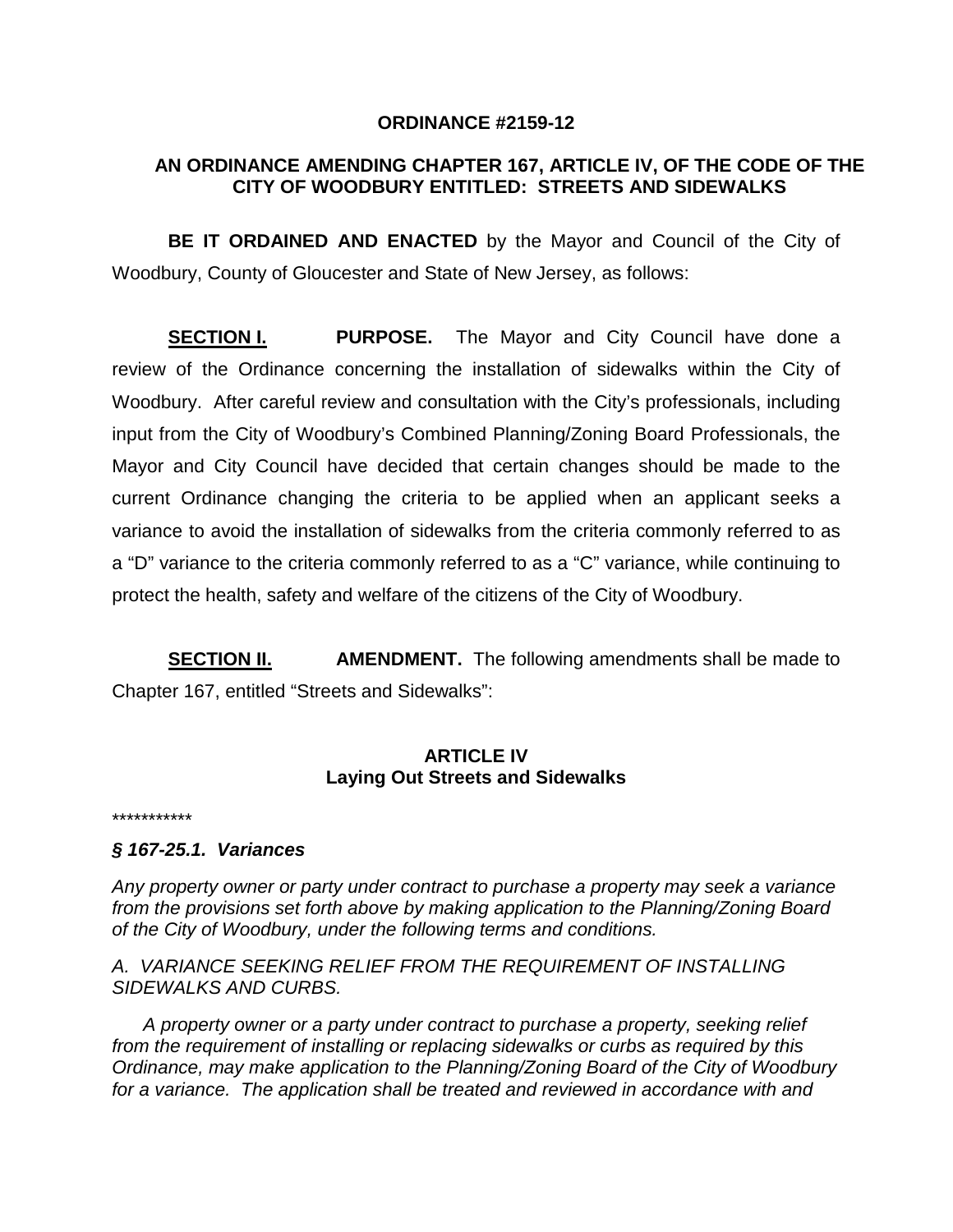*under the same laws and criteria as apply to a variance sought under the provisions of N.J.S.A. 40:55D-70c, commonly referred to as a "C" variance. In addition to the criteria applied by law to such a variance, the applicant must meet the following conditions:*

*a. The lack of sidewalks comports with the nature and character of the area or neighborhood where the property is located;*

*b. The lack of sidewalks does not detrimentally impact the surrounding properties; and*

*c. The lack of sidewalks does not create a safety hazard for the area or neighborhood in question.*

*B. VARIANCES SEEKING RELIEF FROM THE CURB AND SIDEWALK SPECIFICATIONS.*

 *A property owner or a party under contract to purchase a property, seeking relief from the requirement of installing or replacing sidewalks or curbs as required by this Ordinance, may make application to the Planning/Zoning Board of the City of Woodbury for a variance. The application shall be treated and reviewed in accordance with and under the same laws and criteria as apply to a variance sought under the provisions of N.J.S.A. 40:55D-70c, commonly referred to as a "C" variance.* 

*C. FEES, COSTS, ESCROWS IN CONNECTION WITH VARIANCE APPLICATIONS PURSUANT TO THIS SECTION.*

*Any applicant seeking a variance under this section shall be responsible for the payment of all fees, costs, escrows, etc. that are typically required in an application for a variance before the Planning/Zoning Board of the City of Woodbury, as detailed in §35- 27, as well as, any applicable federal, state and local law or rule.*

In all other aspects the code provision remains the same.

**PASSAGE.** This Ordinance shall become effective immediately upon passage and publication as required by law.

**THE FOREGOING** was introduced by the City Council of the City of Woodbury at its regular meeting held on March 26, 2012. This Ordinance will be considered for adoption at final reading and public hearing to be held on

at 7:30 P.M. or at such time as may be determined and announced, in City Hall, Council Chambers, 2<sup>nd</sup> Floor, 33 Delaware Street, Woodbury, New Jersey, at which time and place all persons interested will be given the opportunity to be heard concerning said Ordinance. During the time prior to and up to and including the date of such meeting,